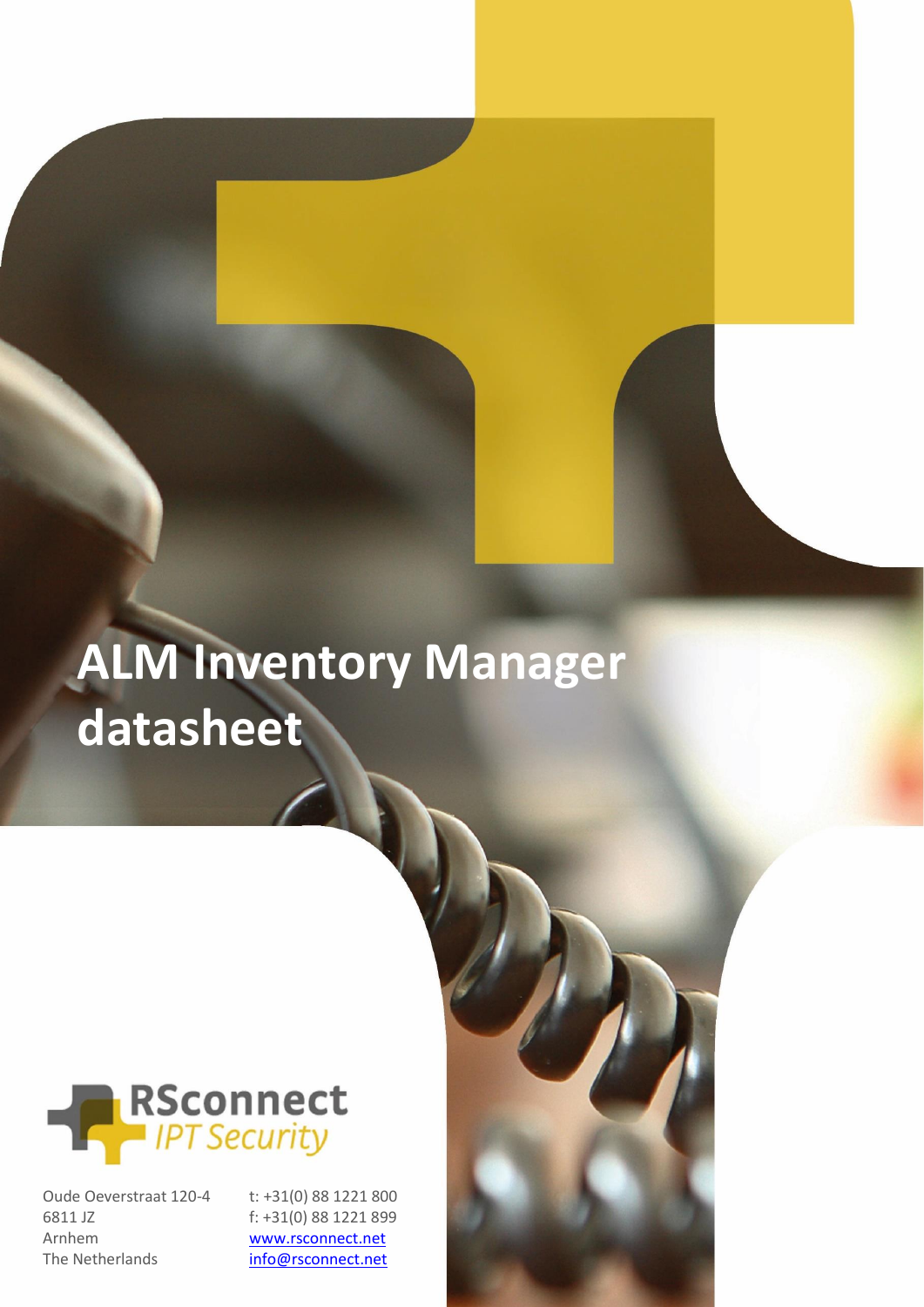### **ALM Inventory Manager**

ALM Inventory Manager (ALM-IM) is a server-based application which periodically scans selected switches in the network. The mapping file ALM-IM creates during this process is dynamically built and it maintains the relationship between one Cisco IP Phone and the attached computer, laptop or thinclient.

This mapping-file is used by the ALM PRO clients to relate the associated Cisco IP Phone to the connected computer, laptop or thin-client.

ALM-IM may be required in the following setups:

- VDI, CITRIX, Container Based Virtualizations (CBV) or Remote Desktop Services (RDS)
- No direct LAN connection between computer and IP Phone
- Minimize IP Phone detection time

Because ALM-IM provides an instant relationship between a Cisco IP Phone and the attached computer it can decrease detection time to 0 seconds and instantly login the user to the Cisco IP Phone via the Cisco ExtensionMobility Services.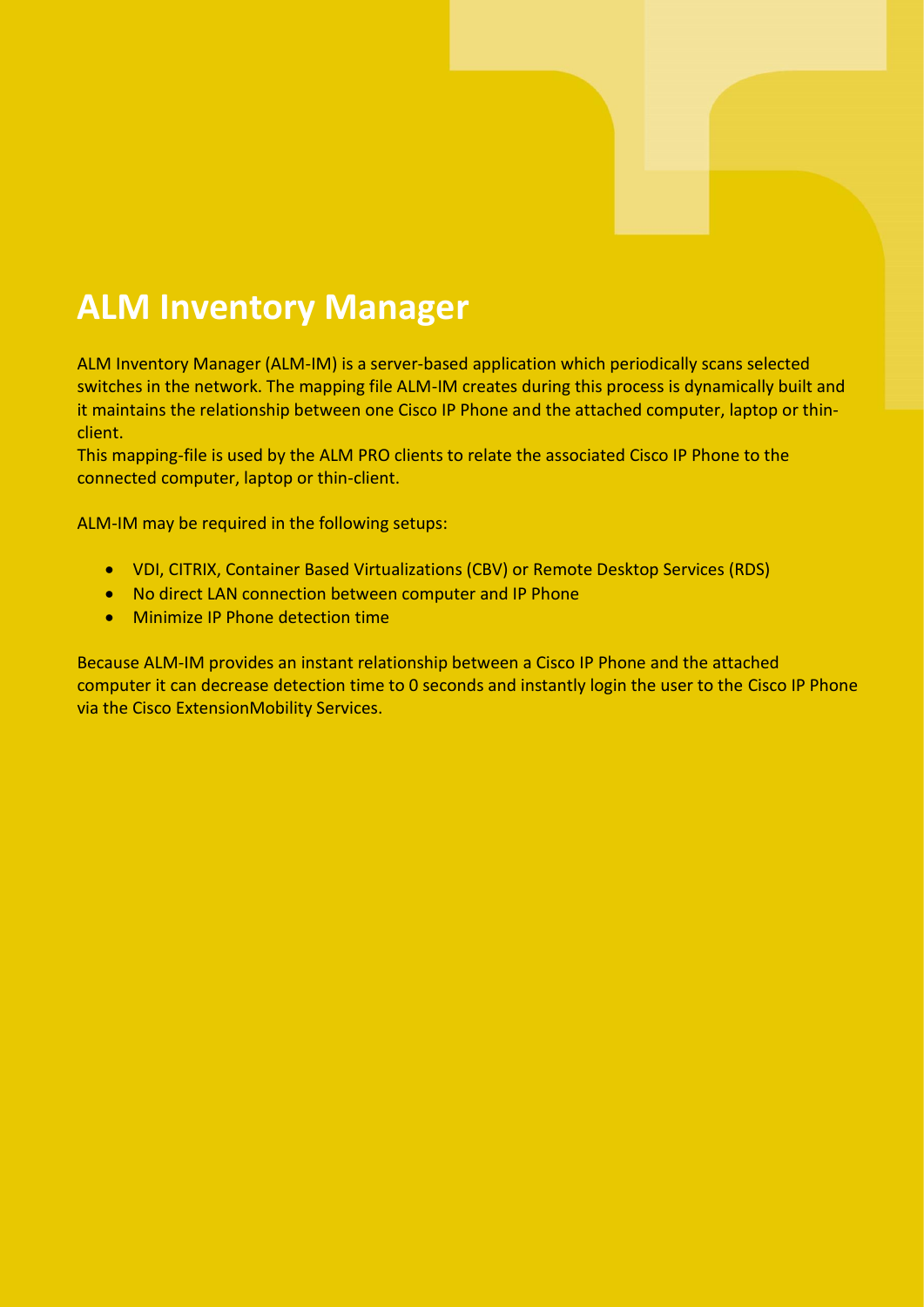

### **ALM-IM Requirements**

#### **> Hardware requirements**

- A bare metal server or VMWare ESXi or Microsoft HyperV hypervisor with:
- CPU i3 or higher
- Memory min. 4 GB
- Free diskspace > 100 MB
- 100Mb LAN, preferable 1Gb connection

#### **> Software requirements**

- Windows Server 2008 or newer
- IIS server with virtual folder
- ALM PRO configured with mapping-file setup

#### **> Switch requirements**

- Cisco switch must be running IOS version 12.2 or newer
- HP switch must be running software release S.15 or newer (Procurve series) \*
- Telnet from ALM-IM to switch on port 23 (for non-secure setup)
- SSH from ALM-IM to switch on port 22 (for secure setup)
- Read-only access for the command(s):
	- o 'show mac address-table'
- Per switch it will take approx. 22 seconds to retrieve the required details and process the information. The speed depends on various factors like the amount of ports and network throughput
- For other switch brands please contac[t support@rsconnect.net](mailto:support@rsconnect.net)

\* please contact [support@rsconnect.net](mailto:support@rsconnect.net) for instructions on how to enable HP switch support!

#### **> Supported Cisco IP Phone models**

• Any Cisco IP Phone supporting Extension Mobility

#### **> Please make sure you that:**

- ALM-IM can access all configured and required switches in the network
- The mapping-file is stored on a network location ALM PRO can access
- ALM-IM can read/write the mapping-file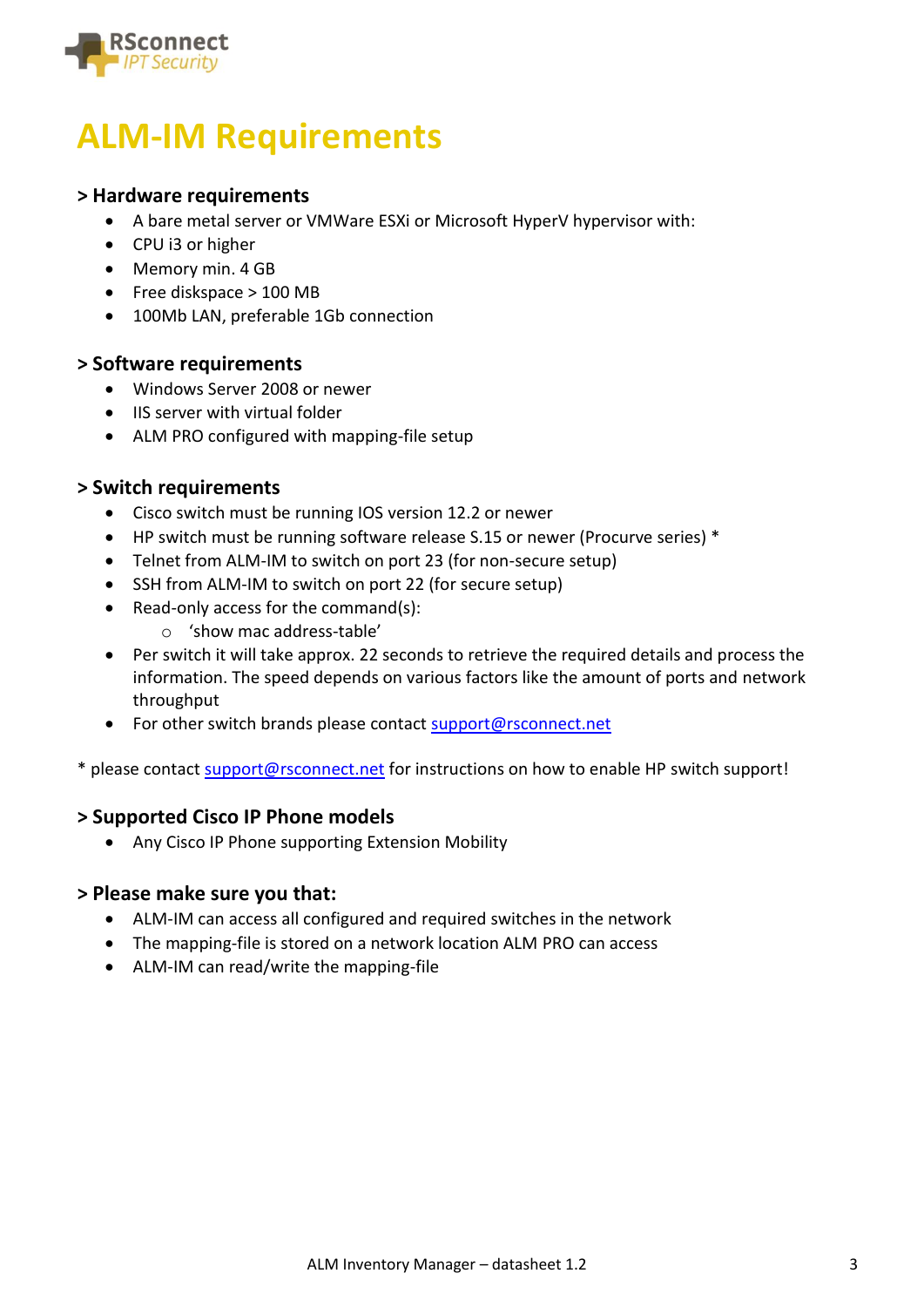

### **ALM-IM Overview**

The image below shows a high-level overview of the connections within an ALM-IM deployment.



The ALM PRO application runs within the Virtual Environment (VE). When a user logs into a VE session, ALM PRO is started, reads the mapping-file from the file-server and sends the login request to the CUCM ExtensionMobility Service.

ALM-IM scans the configured switches periodically depending on the configuration.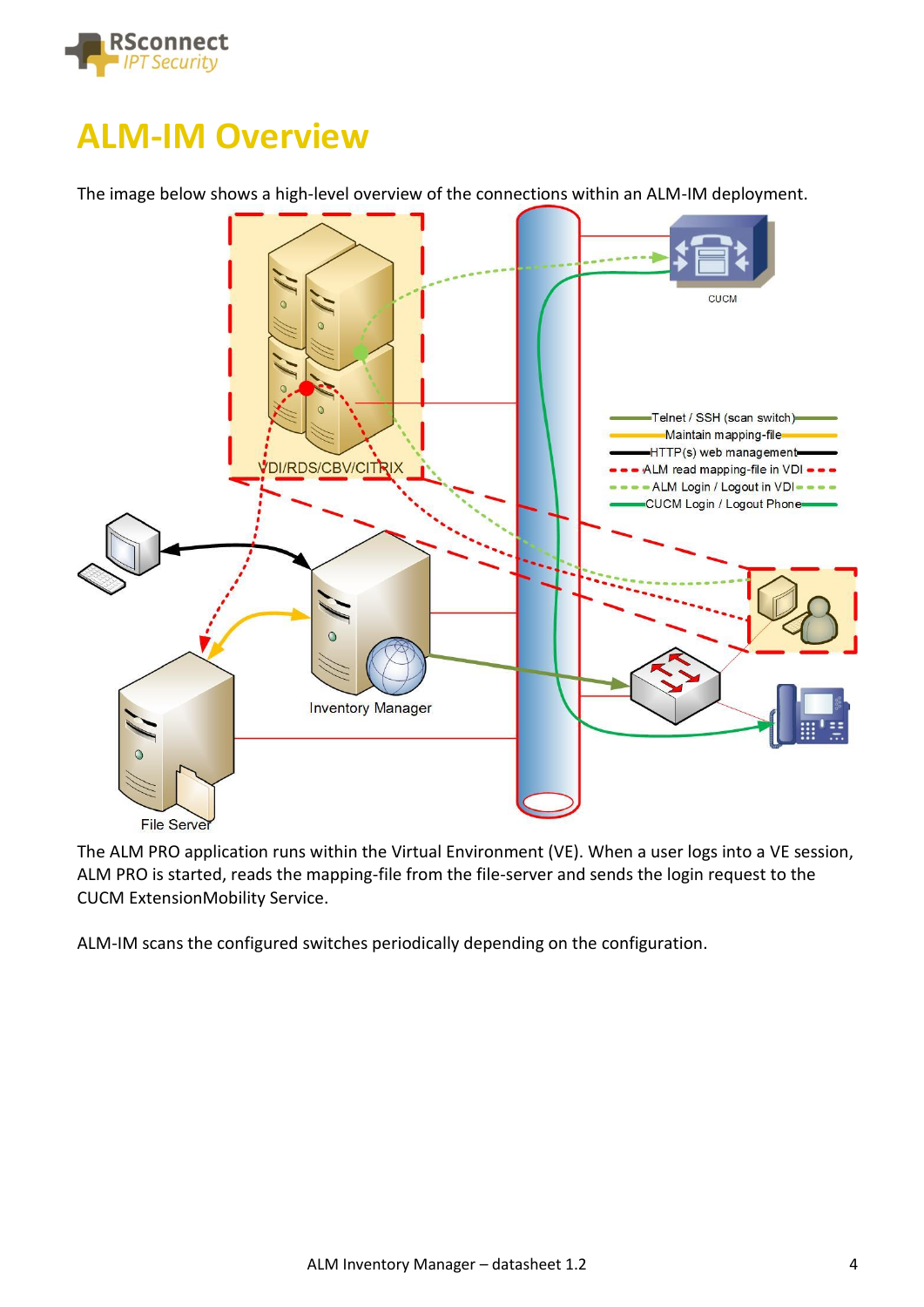

### **ALM-IM Installation**

The ALM-IM software can be remotely deployed by one of our installation experts. The installation covers several steps and should not take more than 30 minutes.

Before the installation can take place a physical or virtual server must be present and prepared with an Operating System according to the specification provided in a previous chapter.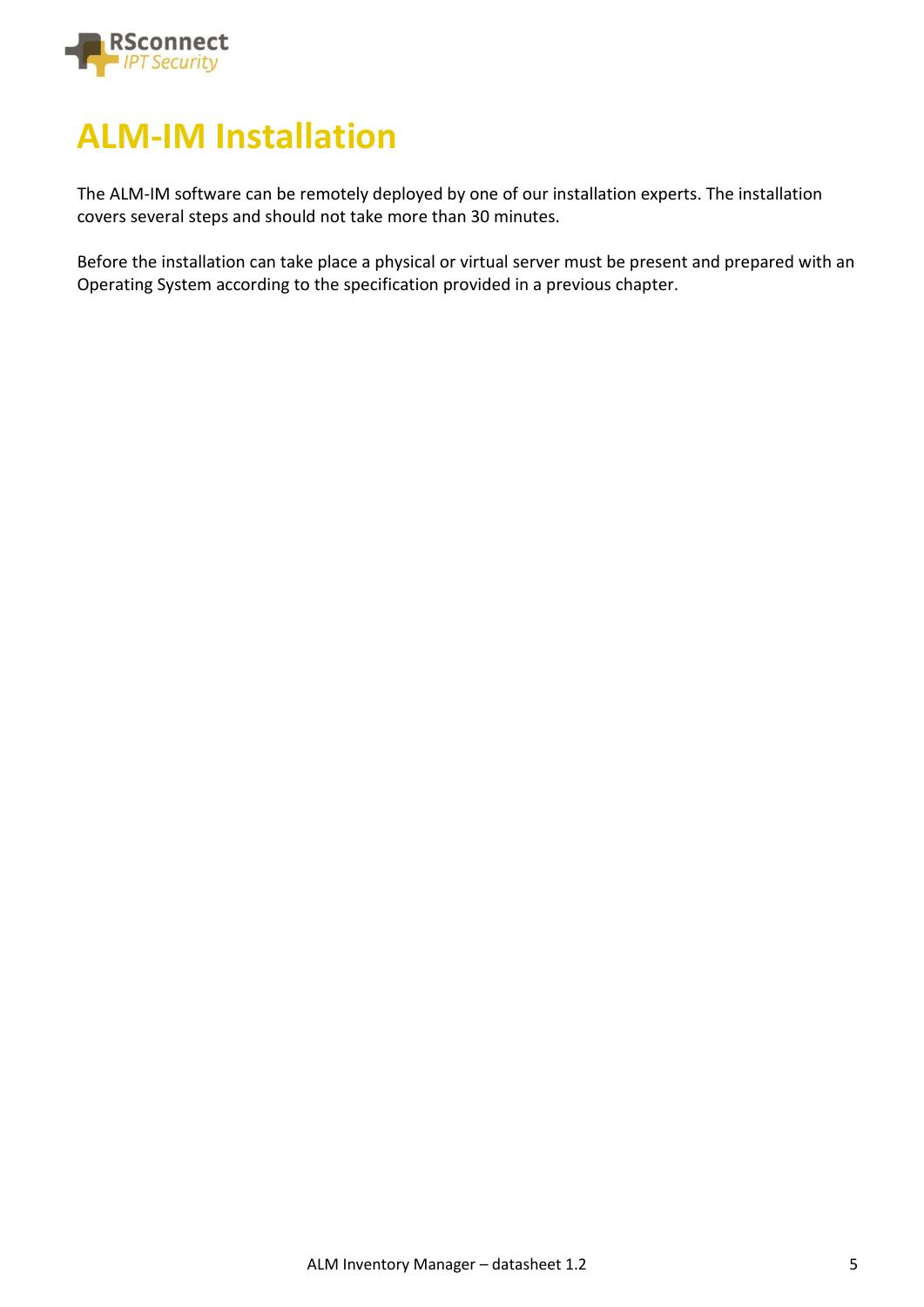

# **ALM-IM Configuration**

When the installation has been completed the following window will appear on the desktop after starting ALM-IM.

| ALM Inventory Manager                                | $\mathbf{x}$<br>$\Box$ $\Box$ |
|------------------------------------------------------|-------------------------------|
| Configure<br>Scan now<br>Input<br>Parameters: (none) | About ALM-IM                  |
| Output                                               |                               |
| Connecting to switch 3 192.168.10.253:23             | ∸                             |
| Write mapping file to<br>D:\S                        |                               |

#### **> Scan now**

To start scanning the network, the configured switches, press the *scan now* button. This will start the scanning process of the configured switches and it starts building the mapping file.

#### **> About ALM-IM**

This will show the ALM-IM about box providing license information.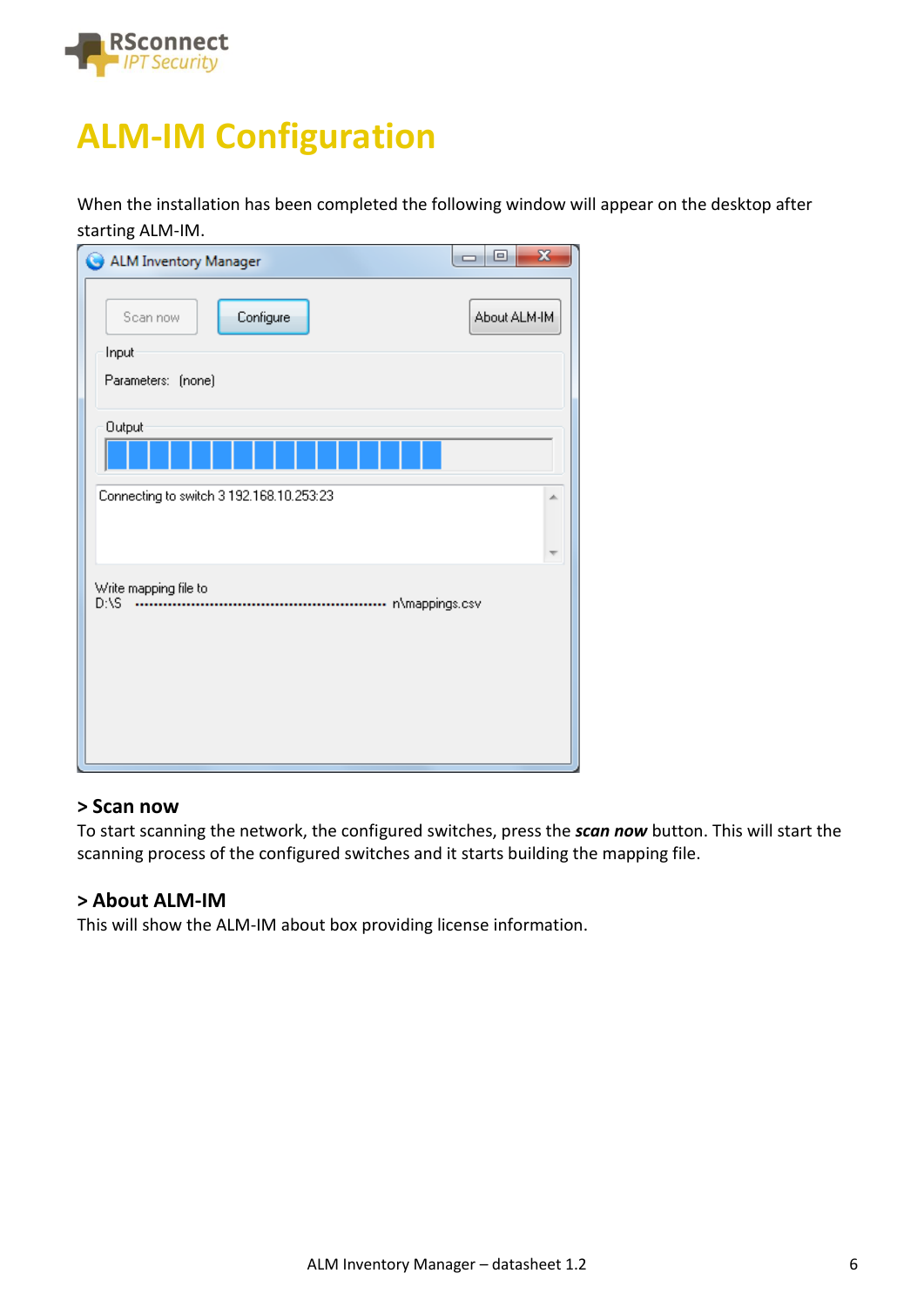

| About ALM IM        |                                               |
|---------------------|-----------------------------------------------|
|                     | <b>ALM Inventory Manager</b>                  |
| <b>RSconnect</b>    | Version: 1.2 R25 IM                           |
| <b>IPT Security</b> | Registered to:<br><b>RSconnect evaluation</b> |
| www.rsconnect.net   | License valid until:<br>1 januari 2018        |
|                     |                                               |

#### **> Input**

The input section provides an overview of the parameters ALM-IM uses when running. The parameters are coming from the Windows Task Scheduler which is being used to run the ALM-IM scanning process periodically.

#### **> Output**

The output section provides an overview of the scanning progress and it will show the highlights and errors encountered during the scanning process.

On the main screen the path to the location of the mapping-file is also displayed. ALM-IM will only provide feedback to administrators if the main application is running in the foreground.

#### **> Configure**

To modify the configuration of ALM-IM and manage the switches to be processed by ALM-IM use the *Configure* button. This will bring up the screen below.

| Edit configuration  |            |             |         |            |       |       |             | $\Box$ | × |
|---------------------|------------|-------------|---------|------------|-------|-------|-------------|--------|---|
| Configuration path: |            |             |         |            |       |       |             |        |   |
| Switch              | IP address | Port        | vLan PC | vLan Phone | CUCM1 | CUCM2 | Output path |        |   |
| Default             |            |             |         |            |       |       |             |        |   |
|                     |            |             |         |            |       |       |             |        |   |
|                     |            |             |         |            |       |       |             |        |   |
|                     |            |             |         |            |       |       |             |        |   |
|                     |            |             |         |            |       |       |             |        |   |
|                     |            |             |         |            |       |       |             |        |   |
|                     |            |             |         |            |       |       |             |        |   |
|                     |            |             |         |            |       |       |             |        |   |
|                     |            |             |         |            |       |       |             |        |   |
|                     |            |             |         |            |       |       |             |        |   |
|                     |            |             |         |            |       |       |             |        |   |
|                     |            |             |         |            |       |       |             |        |   |
|                     |            |             |         |            |       |       |             |        |   |
|                     |            |             |         |            |       |       |             |        |   |
|                     |            |             |         |            |       |       |             |        |   |
|                     |            |             |         |            |       |       |             |        |   |
|                     |            |             |         |            |       |       |             |        |   |
|                     |            |             |         |            |       |       |             |        |   |
| Add                 | Remove     | $C = Ed(C)$ | Copy    |            |       |       |             | Close  |   |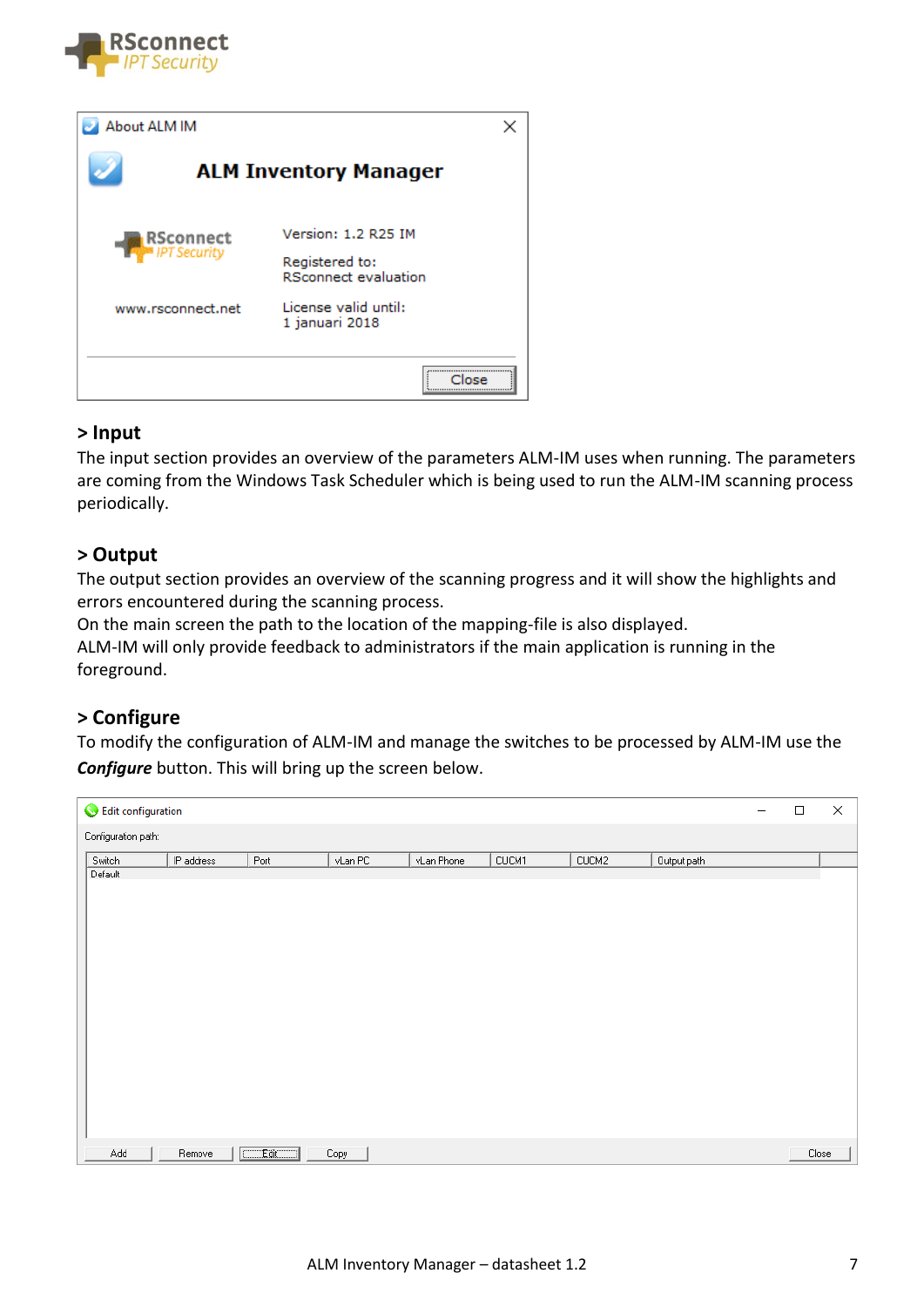

There is always a *Default* switch present. The *Default* switch operates as a parent for all other configured switches and contains default settings which ALM-IM will use when these settings are not specifically configured for an individual switch. Basically, it acts as a template.

ALM-IM allows creation of up to 10.000 switches.

The configured switches from the GUI will be saved in the file *almim.cfg* in the application folder.

#### **> Add**

To add a new switch, use the *Add* function, this will open a new empty Add Switch window.

#### **> Remove**

The *Default* switch cannot be removed, all other individual switches can be removed. There is no undo function.

| <b>Edit configuration</b>                                                         |       |  |
|-----------------------------------------------------------------------------------|-------|--|
| The default settings can not be removed, click the Edit button to modify<br>them. |       |  |
|                                                                                   | <br>\ |  |
| <b>Edit configuration</b>                                                         |       |  |
| Are you sure you want to remove switch 4                                          |       |  |

No

#### **> Edit**

Yes

To modify the default settings or an individual switch use the *Edit* button or double-click on one of the items.

#### **> Copy**

When a switch is configured it can easily be copied to a new switch and allowing to only change settings instead of completing the entire configuration. The *Default* switch cannot be copied.

| <b>Edit configuration</b>                                       |  |
|-----------------------------------------------------------------|--|
| The default settings can not be copied, please select a switch. |  |
|                                                                 |  |

#### **> Close**

To exit the configuration, use the *Close* option, all settings or changes will be saved automatically.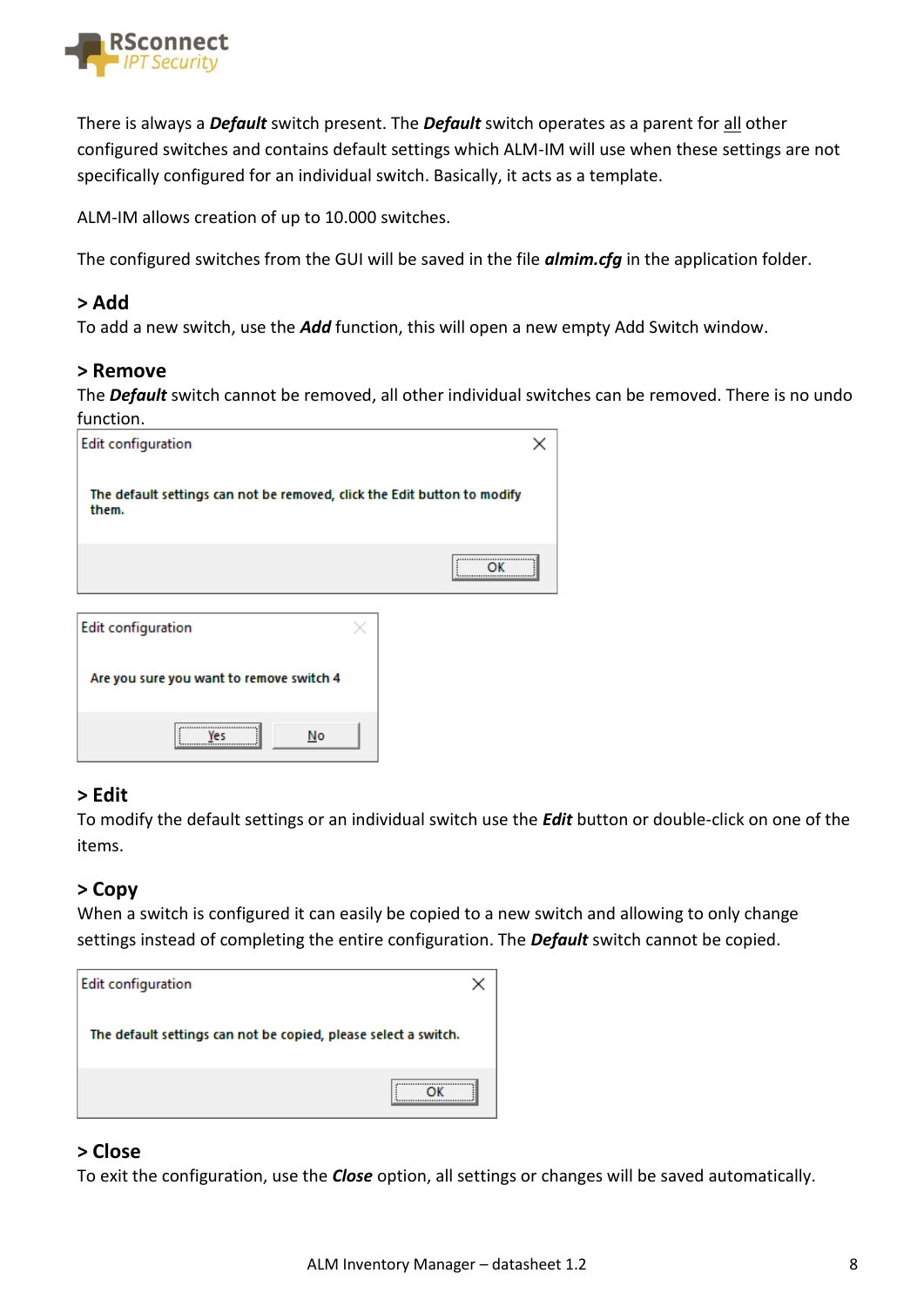

# **Default Settings**

| Edit default settings<br>ω                                                                                 | ×                                                                                                             |
|------------------------------------------------------------------------------------------------------------|---------------------------------------------------------------------------------------------------------------|
| Leave fields blank to use default values                                                                   |                                                                                                               |
| Switch connection information                                                                              | Mapping configuration                                                                                         |
| Port Number<br>IP address<br>⊠ ssh<br>23 <br>User name<br>Password<br><b>xxxxxxxxxxx</b><br>alm-im_user_01 | VLAN pc<br>VLAN phone<br>100,101,102<br>200,201,202<br>CUCM 1<br>CUCM 2<br>cucm1.lab.local<br>cucm2.lab.local |
| Enable<br>Enable password<br><b>xxxxxxxxxxxxxxxxx</b><br>alm-im_enable_01                                  | Output path (.csv file)<br>\\network_share\system\alm_im\mapping\<br>$\cdots$<br>Phone IP Mask                |
|                                                                                                            | Save<br>Cancel                                                                                                |

#### **> IP address**

Within the *Default Settings* leave the IP address empty, the IP address of the individual switch will be configured when adding individual switches.

#### **> Port Number**

The default port number is 23 (TELNET) and will be used by all configured switches unless configured otherwise per individual switch. Or use port number 22 (SSH).

#### **> SSH**

If enabled SSH will be used by all configured switches unless configured otherwise per individual switch. Make sure the port number is set to 22.

#### **> User name / Password**

Configure the user name and/or password for access to the switch. This will be used by all configured switches unless configured otherwise per individual switch.

#### **> Enable / Enable Password**

Configure the user name and/or password for ENABLE access to the switch. This will be used by all configured switches unless configured otherwise per individual switch.

#### **> VLAN pc**

Add all the VLAN numbers configured on the switch where the client computers reside in. Within the *Default Settings* template all VLAN id's can be configured. If specific VLAN's only exist on specific switches configure the VLAN on the specific switch

#### **> VLAN phone**

Add the VLAN numbers configured on the switch where the Cisco IP Phones reside in. Within the *Default Settings* template all VLAN id's can be configured. If specific VLAN's only exist on specific switches configure the VLAN on the specific switch. Separate VLANS with a ',' (comma).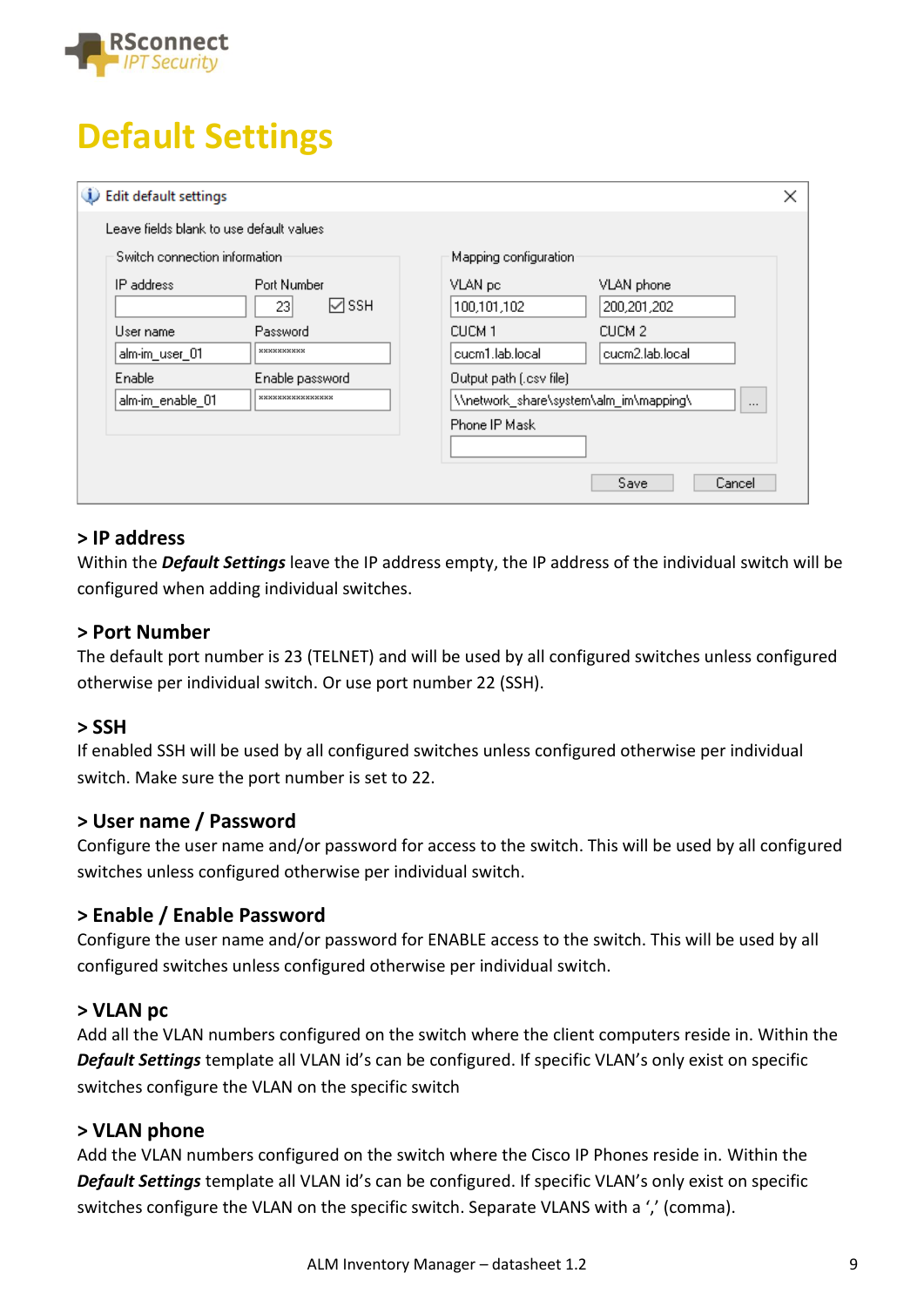

#### **> CUCM 1**

Configure the IP address of the CallManager (CUCM) running EM Service.

#### **> CUCM 2**

Configure the IP address of the CallManager (CUCM) running EM Service, this is optional.

#### **> Output path (.csv file)**

Specify the location of the mapping file, the table containing the relationship between one Cisco IP Phone and the attached computer, laptop or thin-client. This .csv file needs to be accessible from all client computers running ALM PRO. Please refer to chapter *ALM PRO Configuration* for configuration instructions for ALM PRO.

#### **> Phone IP Mask**

Configure a mask or wildcard when generating domain names.

If multiple switches exist within the network, all the switches can be imported into ALM-IM for rapid configuration.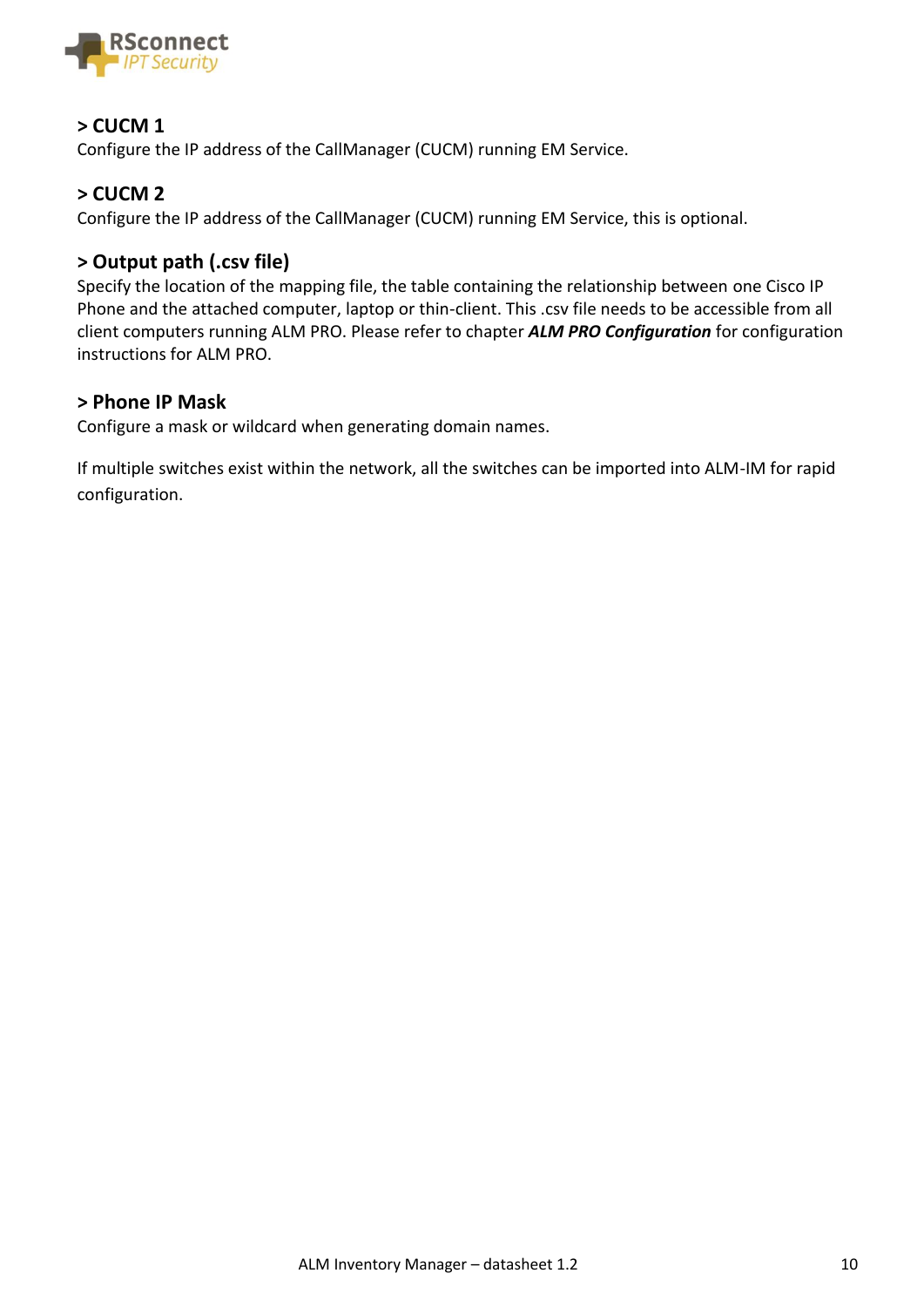

# **Individual Switch Settings**

| Add switch<br>D                          |                                         |                                                      | $\times$ |
|------------------------------------------|-----------------------------------------|------------------------------------------------------|----------|
| Leave fields blank to use default values |                                         |                                                      |          |
| Switch connection information            |                                         | Mapping configuration:                               |          |
| IP address<br>192.168.1.201<br>User name | Port Number<br>$\sqcap$ ssh<br>Password | VLAN pc<br>VLAN phone<br>CUCM 1<br>CUCM <sub>2</sub> |          |
| Enable                                   | Enable password<br><b>xxxxxxx</b>       |                                                      |          |
|                                          |                                         | Save                                                 | Cancel   |

Within an individual switch, the configured settings will override the settings configured within the *Default* switch. Preferably only the IP address field will be filled in for an individual switch. Only if required by a specific setup the other field can be configured.

| Edit configuration                                   |                                                                  |                                   |             |             |                 |                 |                                   | □ | $\times$ |
|------------------------------------------------------|------------------------------------------------------------------|-----------------------------------|-------------|-------------|-----------------|-----------------|-----------------------------------|---|----------|
| Configuration path:                                  |                                                                  |                                   |             |             |                 |                 |                                   |   |          |
| Switch                                               | IP address                                                       | Port                              | vLan PC     | vLan Phone  | CUCM1           | CUCM2           | Output path                       |   |          |
| Default<br>1<br>2<br>$\overline{3}$<br>$\frac{1}{4}$ | 192.168.1.200<br>192.168.1.201<br>192.168.2.200<br>192.168.2.201 | 23<br>23<br>23<br>$\frac{23}{23}$ | 100,101,102 | 200,201,202 | cucm1.lab.local | cucm2.lab.local | \\network_share\system\alm_im\map |   |          |
| Add                                                  | Remove                                                           | Edit                              | Copy        |             |                 |                 |                                   |   | Close    |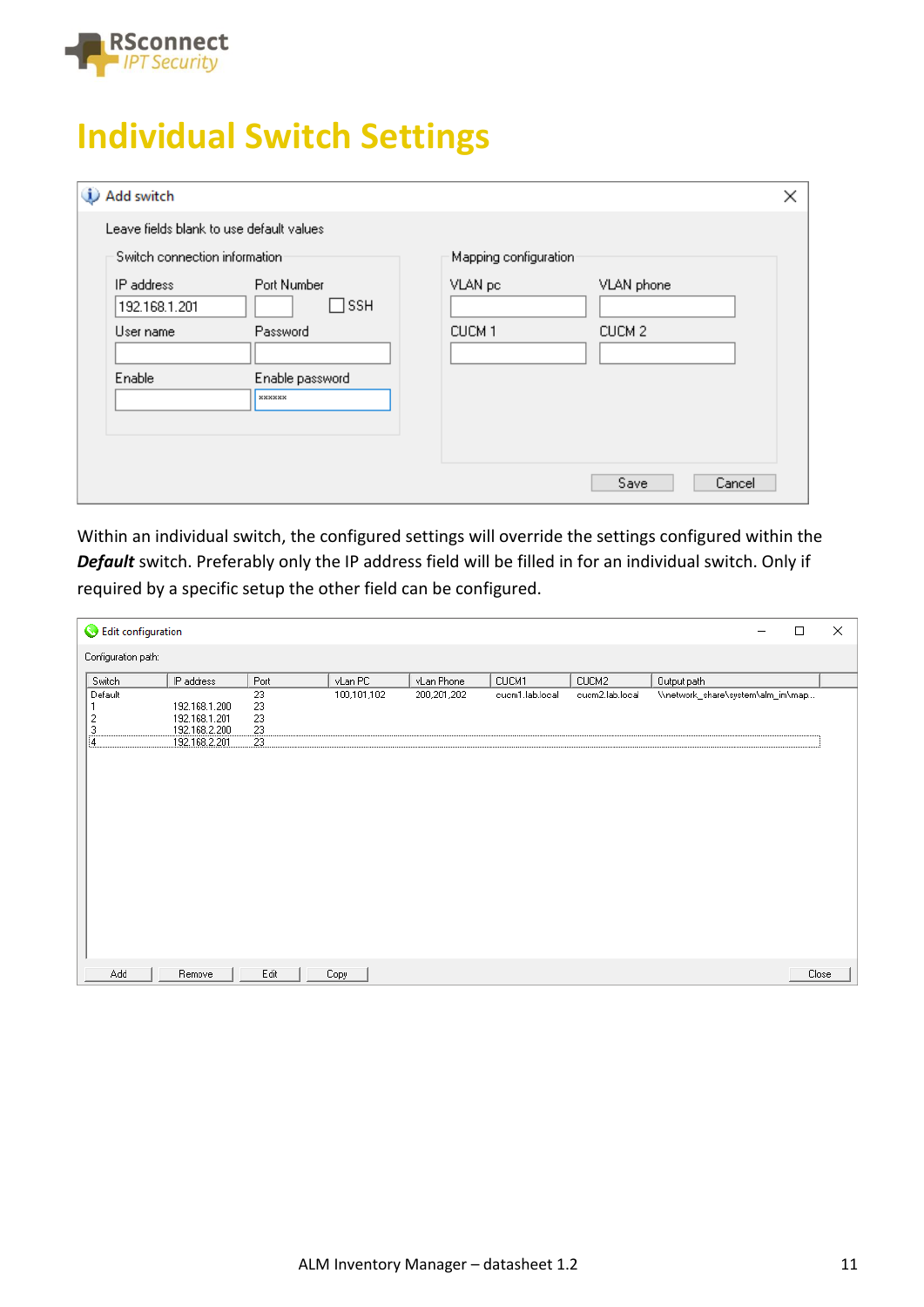

# **Task Scheduler**

ALM-IM needs to be executed using the standard Windows Task Scheduler. Please follow the instructions on one of the following pages to setup the standard Windows Task Scheduler. [https://docs.microsoft.com/en-us/previous-versions/windows/it-pro/windows-server-2008-R2-and-](https://docs.microsoft.com/en-us/previous-versions/windows/it-pro/windows-server-2008-R2-and-2008/cc748993(v=ws.11)#BKMK_winui)[2008/cc748993\(v=ws.11\)#BKMK\\_winui](https://docs.microsoft.com/en-us/previous-versions/windows/it-pro/windows-server-2008-R2-and-2008/cc748993(v=ws.11)#BKMK_winui)

or

<http://techgenix.com/working-windows-server-2008-task-scheduler-part1/>

# **ALM-IM Command-line options**

ALM -IM can be started using the following command-line options:

| /SILENT  | do not display user interface, by default user interface is displayed                      |
|----------|--------------------------------------------------------------------------------------------|
| /TIMEOUT | switch connection timeout (seconds), default= 30 seconds, skip switch when timeout expires |
| /LOG     | log file folder location, default = application folder                                     |
| /RESET   | clear existing mapping file before scanning                                                |

#### **EXAMPLE:**

ALMIM.exe [Config path ALMIM.cfg] /SILENT /LOG=[application|localsettings|mydocuments|userprofile] /TIMEOUT=n /RESET

# **ALM PRO Configuration**

For ALM PRO to work with a mapping file set the *Detection Method* to *Linked to mapping file* and enter the location to the mappings.csv file which is created by ALM-IM.